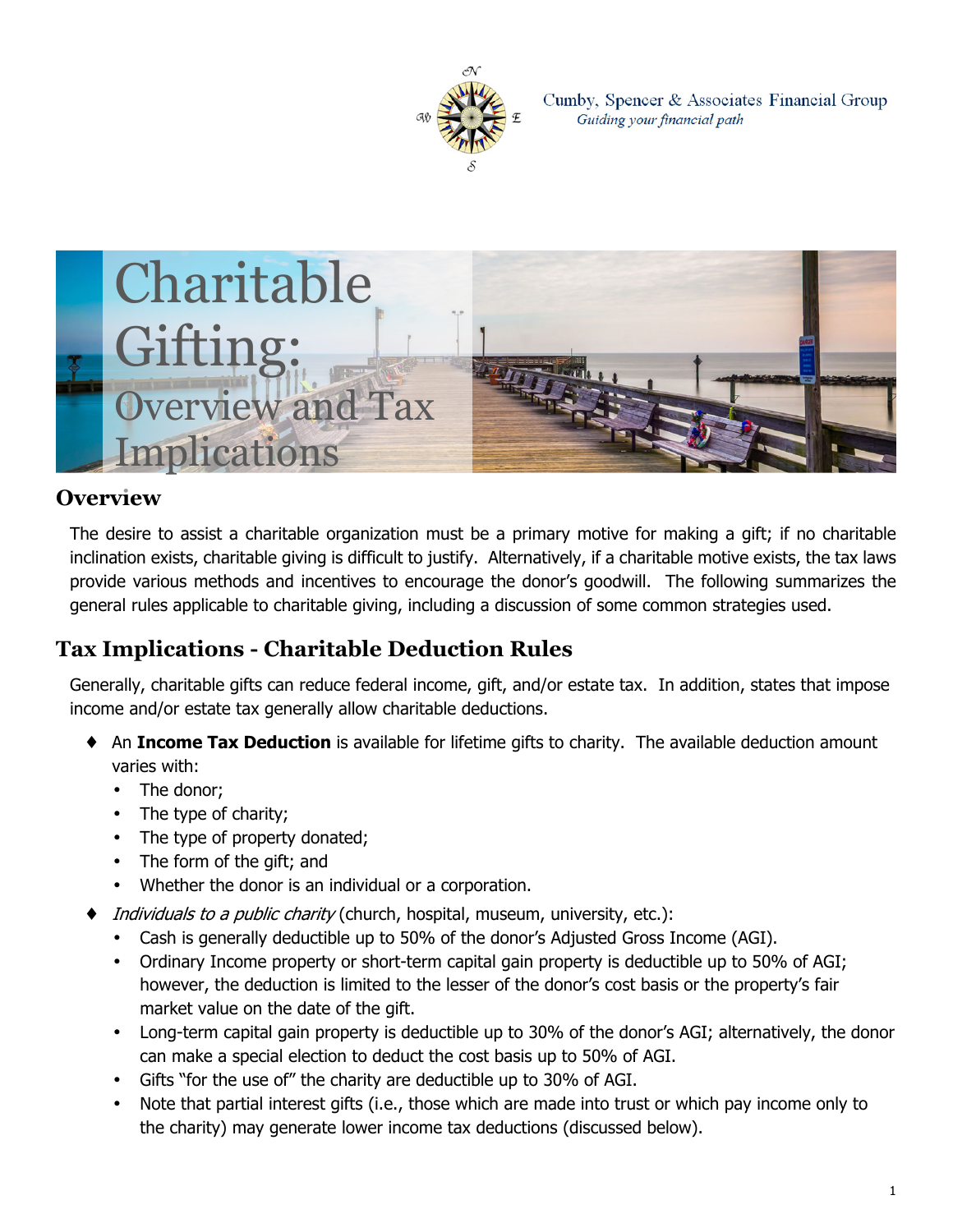- *Individuals* to a private foundation:
	- Cash is generally deductible up to 30% of the donor's AGI.
	- Ordinary income property or short-term capital gain property is deductible up to 30% of AGI.
	- Long-term capital gain property is generally deductible up to 20% of AGI.
	- Contributions in excess of the above AGI limits may generally be carried forward to future tax returns for up to five years. Upon death, the five-year carry forward dies with the decedent, but it can be claimed on the decedent's final income tax return.
- ♦ *Corporations* generally may deduct up to 10% of taxable income, with the five-year carry forward.

An **Estate Tax Deduction** is available for testamentary charitable gifts and is generally unlimited regardless of whether the recipient is a public charity or private foundation. However, partial interest gifts made at death are not eligible for a full deduction; only the present value of the charitable interest is deductible.

### **Charitable Gifting Strategies**

#### *Charitable Lead Trusts*

A Charitable Lead Trust (CLT) is designed to provide an income flow to charity for a period of time, after which the donated property may be returned to the donor or distributed to other non-charity beneficiaries. A CLT is one of the few charitable giving techniques that can generate an income, gift, and estate tax deduction.

A CLT may be appropriate where a donor (i) has a desire to reduce income tax; (ii) owns an income-producing asset yet does not need the income currently; and (iii) would like to retain the asset principal or pass it on to other beneficiaries. A gift to a CLT is considered a gift "for the use of" (not a gift "to") charity, which reduces the income tax deduction to the private foundation limits discussed above.

Typically, these arrangements are used to transfer property to junior generation family members with little or no gift tax. Because the family member will not receive benefits from the property for a number of years, the value of the gift can be discounted substantially. Discounted value simply recognizes that a dollar to be received in the future is worth less than a dollar today.

#### *Charitable Remainder Trusts*

Gifts to a Charitable Remainder Trust (CRT) provide income to the donor for life or for a specified number of years not more than 20 years. At the end of the trust term, the charity receives the remainder of the property somewhat the opposite of the CLT. Contributions generate a current income tax deduction to the donor, based on the discounted value of the future gift to charity. The size of the deduction varies with the age of the taxpayer, the payout term, and the size of the annual payout in relation to the value of the donated property.

Low-basis securities or real estate often are attractive assets for such donations. The assets may pay little income to the donor, yet if he or she sells the asset, substantial capital gains would be due. However, if the assets are transferred to a CRT, they can be liquidated income tax-free since the CRT is a tax-exempt entity. The proceeds can be reinvested to provide increased income to the donor. The donor pays income tax only as the payments are received from the trust. It is crucial, however, that the donor transfer the assets to the CRT in advance of any agreement to sell the assets to a third party.

A Charitable Remainder Annuity Trust (CRAT) is an arrangement in which property is donated in exchange for fixed annuity payments to the donor or the donor's designee. Annual payments must amount to at least 5% of the fair market value of the donated property at the time of the gift. If a fixed term (as opposed to a life term) is used, it cannot exceed 20 years. Additional contributions cannot be made after the initial funding.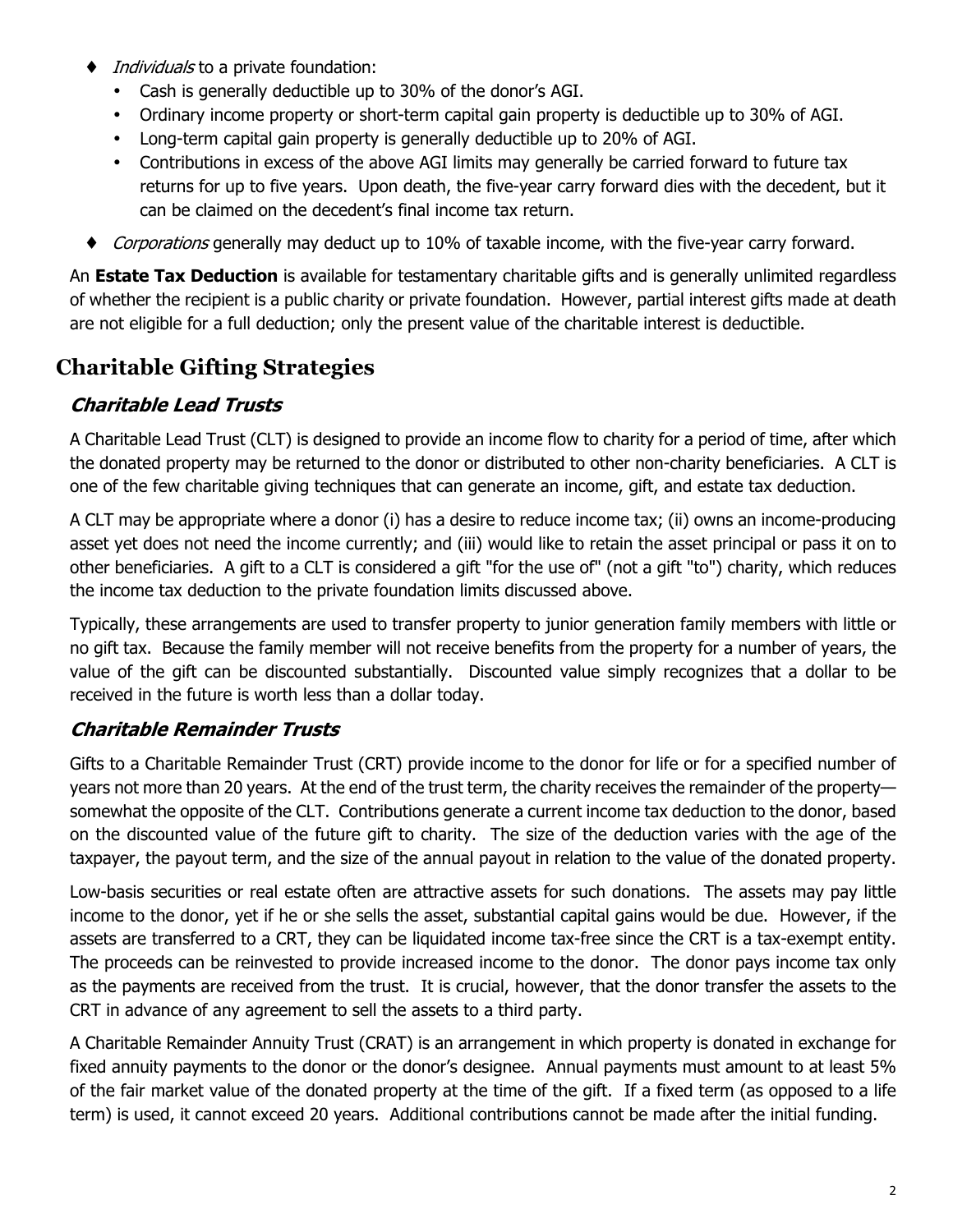A Charitable Remainder Unitrust (CRUT) is similar to a CRAT, but differs because the payout to the donor or designee may vary each year. The CRAT pays a fixed percentage of the original value of the trust assets, and the CRUT pays a percentage of the trust assets as revalued each year. CRUTs also allow additional contributions in subsequent years.

#### *Pooled Income Funds*

A pooled income fund is a type of trust created and managed by a charity, into which a donor transfers property. In return for the donation, the donor (or his designee) receives a lifetime income paid from the earnings of the fund. Note, if the donor names a designee other than himself as the income beneficiary, gift tax consequences may result. Upon the death of the income beneficiary, the value of the remainder interest is removed from the pooled income fund and transferred to the charity.

The donor will receive an income tax deduction in the amount equal to the present value of the charity's remainder interest (subject to public charity deduction limits). Factors determining present value include age of income beneficiary, value of the asset, and the highest rate of return of the fund over the last three years. The income beneficiary is taxed on the income received from the fund each year.

Pooled income funds are a good alternative where the donor would like a current income stream from donated property but does not want to incur the costs and legal fees of establishing a charitable remainder trust.

### *Charitable Gift Annuities*

A charitable gift annuity is a direct contract between a charity and a donor, whereby the donor transfers cash or appreciated property to the charity in return for an unsecured promise to pay an income stream to the donor. The payment period can be measured by one annuitant's life (who is in most cases the donor) or by the lives of two joint and survivor annuitants (who are usually husband and wife). The donor receives an income tax deduction for the value of the property donated less the value of the gift annuity. The American Council on Gift Annuities publishes suggested charitable gift annuity rates for use by charities and donors.

Typically, payments are generally received as part non-taxable return of principal; part capital gain (in the case of appreciated property); and part ordinary income. Once principal and capital gain have been completely recovered by the payee, annuity payments are received as 100% ordinary income.

Charitable gift annuities are commonly used with smaller gifts to charities that have established gift annuity programs. A charitable gift annuity also may be appropriate where the donor wishes to increase cash flow from appreciated property that is not currently providing income.

Because annuity payments are not secured, the good faith and general assets of the charity are extremely important.

### *Life Insurance Policies*

Life insurance can provide needed liquidity to fund gifts and endowments to a charity, and to replace value otherwise lost to heirs. Life insurance also can enable a donor to provide a more substantial contribution to charity than would otherwise be possible.

The simplest form of a charitable gift using life insurance is to designate a charity as beneficiary of the policy. At the donor's death, the estate will receive a charitable deduction equal to the death proceeds passing to charity. The donor retains the right to change the beneficiary and the right to the cash value of the policy during his or her lifetime.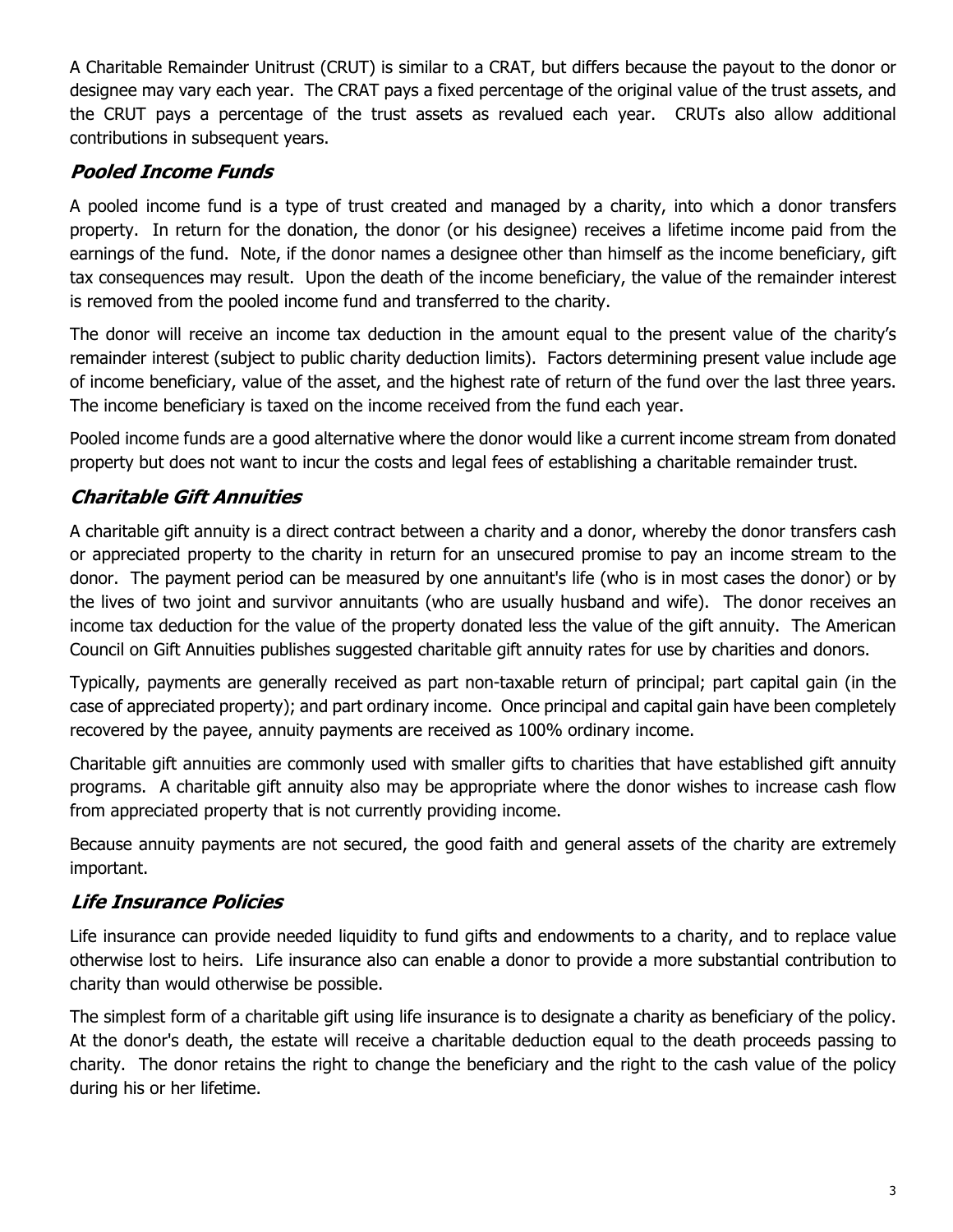A lifetime gift of an existing or new life insurance policy will generate an income tax deduction for the donor. The income tax deduction for a gift of a policy to a charity will be equal to the lesser of the donor's cost basis in the policy or fair market value of the policy. The donor would then continue to make deductible charitable contributions equal to the annual premium on the policy. Deduction is subject to 50% limits for public charities and 30% for most private foundations. If the amount taken as a charitable deduction for the contribution of an existing policy to a charity is \$5,000 or greater, a qualified appraisal of the policy is required.

More often, life insurance is used as a wealth replacement device. Life insurance can replace some or all of a charitable gift by providing a cash gift to the donor's family. When placed into an irrevocable trust, the full amount of policy proceeds can pass, undiminished by estate tax, to the donor's heirs.

As with many other charitable planning techniques, the rules relating to the use of insurance for charitable giving can be complex and often encompass both state and federal laws. In particular, insurable interest laws, which vary from state to state, should be reviewed when charity-owned life insurance on a donor is considered.

### *Private Foundations*

A private foundation (also called a "family foundation") is a charitable nonprofit organization established and funded by a single source, typically a donor family or corporation. The foundation is most often established during a donor's lifetime, but also can be created upon death. In essence, a private foundation is a tax-exempt checkbook; it is a repository of money and conduit between the donor and the charity. The private foundation itself does not directly engage in charitable activities (as compared with a private operating foundation, which has a stated charitable purpose and carries out its own programs, such as a food bank).

A private foundation is controlled by a board of directors or trustees, who may be selected by the donor. The board determines issues such as the charities to be benefitted, the size of grants, and investment policy. This enables the donor to involve family members early on in the decision-making process to foster philanthropy and social responsibility in future generations. Of all the charitable planning techniques available, private foundations provide the highest level of control and flexibility to the donor in terms of how gifts will be applied to charitable causes.

For lifetime cash contributions, the donor's deduction will generally be limited to 30% of AGI. For gifts of appreciated property, the deduction is generally limited to cost basis up to 20% of AGI. (Exception: deduction is not limited to basis for publicly traded securities where donated stock is no more than 10% of corporation's shares.) Unlike public charities, which are generally exempt from income tax, private foundations are subject to special excise taxes of up to 2% on investment income generated in a given year.

Because private foundations are considered more susceptible to possible operation for the private benefit of donors and managers, the Internal Revenue Code contains special rules for private foundations that do not apply to public charities. Violations will result in extremely severe penalties and taxes for the foundation, and in some cases, its managers and substantial contributors.

### *Donor-Advised Funds*

A Donor-Advised Fund (DAF) is a separate account of a sponsoring charitable organization established by a donor who retains the right to recommend grants to be made to qualifying charities. The sponsoring organizations generally allow the donor to serve as an advisor to the fund or to name another person to serve as an advisor. DAFs are most commonly offered by community foundations that make grants to various local charities. In recent years, many established charities have begun offering DAFs in addition to their primary activities. Contributions to donor advised funds are generally eligible for a current income tax deduction.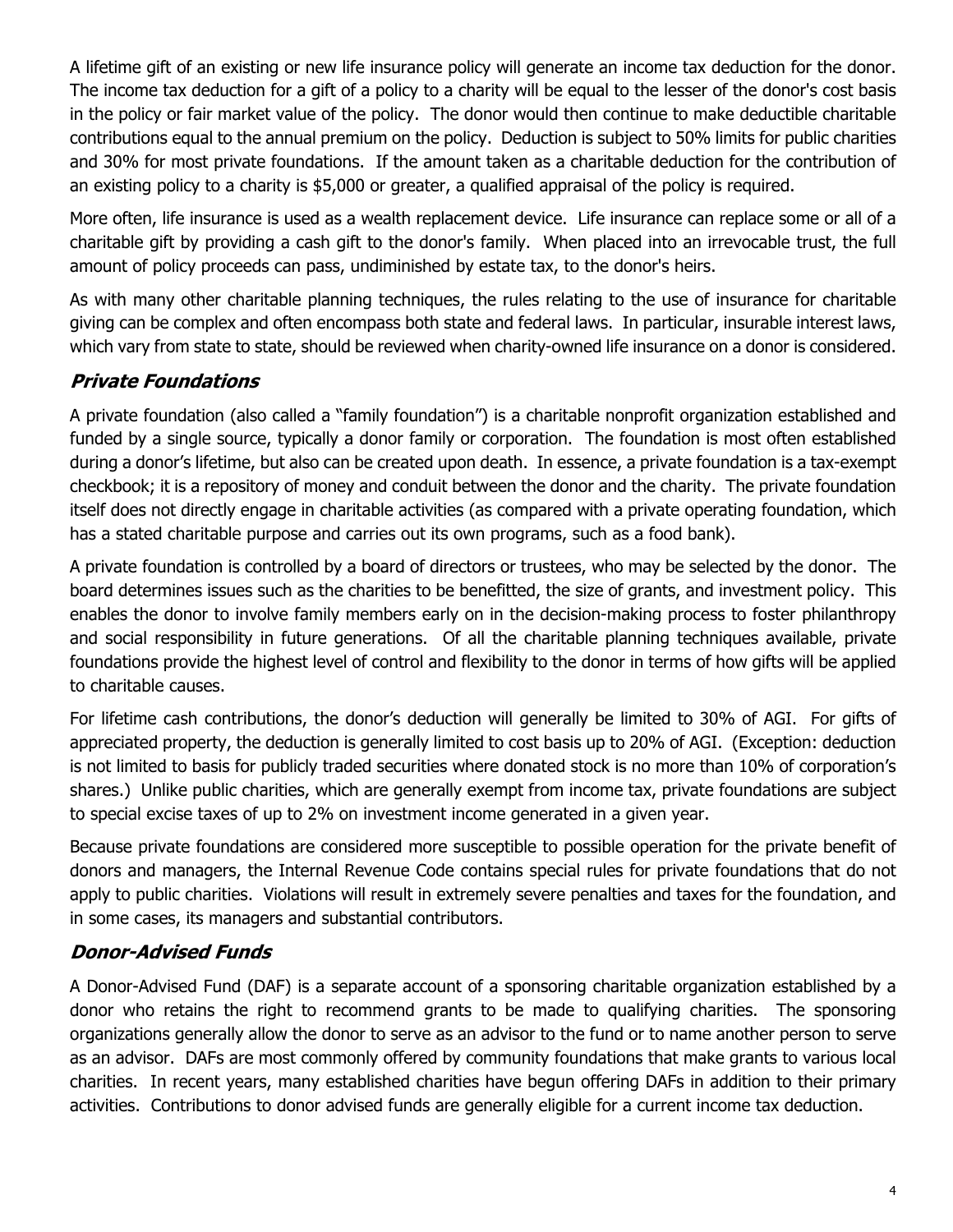A DAF is a good alternative to a private foundation due to lower costs associated with formation and management and fewer regulatory hassles. In addition, gifts to a DAF are subject to the higher deduction limits that apply to public charities – 50% for gifts of cash and 30% for gifts of appreciated property.

A DAF should be considered where the donor is interested in being involved in distribution decisions but is not making the larger scale gifts (\$5 million+) usually necessary to justify the expense of a private foundation. In addition, because the DAF can be established relatively quickly, it can be a very useful year-end tax planning tool. The donor can make an immediate donation and decide which charities to benefit later.

### *Qualified Plans*

The use of retirement assets to fulfill charitable objectives has significant tax benefits. Generally, retirement plan proceeds are considered income in respect of a decedent (IRD); death beneficiaries receive proceeds as ordinary income (possibly taking an income tax deduction for the estate tax attributable to the IRD). However, IRD can be eliminated by naming a tax-exempt charity as plan beneficiary. Therefore, instead of the individual beneficiary keeping only a percentage of the plan dollars, charity can receive 100% of the plan.

In addition, the Protecting Americans from Tax Hikes ("PATH") Act of 2015 made permanent a provision that allows individuals over the age of 70½ to exclude from gross income up to \$100,000 that is paid directly from their IRA to a qualified charity. This Qualified Charitable Distribution can be used to satisfy any required minimum distribution that the individual must otherwise receive from their IRAs.

# **Additional Information about Charitable Gifting**

As with most tax incentives, the tax rules are complex, and it is important to obtain professional advice when making substantial charitable contributions. For example:

- ♦ The untaxed portion of appreciated capital gain property contributed to charity is treated as a tax preference item for alternative minimum tax purposes, which means, in effect, that for taxpayers subject to the alternative minimum tax, the income tax deduction is limited to the cost of the property.
- ♦ When gifting property that has been depreciated, the charitable deduction may be reduced.
- ♦ Contribution deductions arising from overvaluations of contributed property may result in tax penalties.
- ♦ For gifts of property valued at \$5,000 or greater, a qualified appraisal of the property is required.